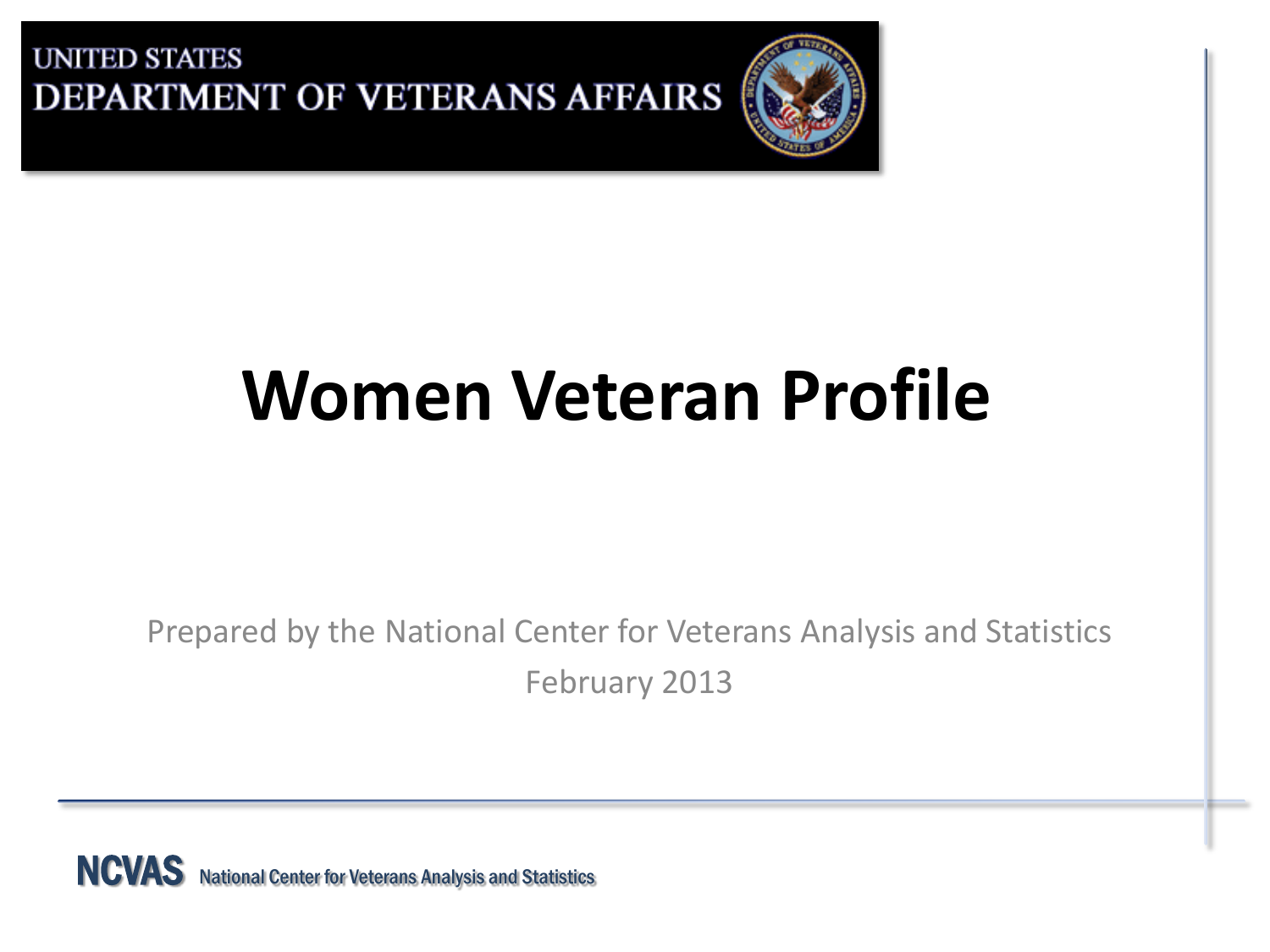## **Official Veteran Population**

- The Department of Veterans Affairs (VA) released the Veteran Population Model 2011 (VetPop2011) which provides the latest official Veteran population projection.
- VetPop2011 is an actuarial projection model developed by the Office of the Actuary for Veteran population projection from Fiscal Year (FY) 2011 to FY2040.
- Using the best available Veteran data by the end of FY2010, VetPop2011 projects future living Veteran counts by key demographic characteristics.
- The official Veteran population projection as of 9/30/2011 is 2,224,547 female veterans and 22,676,149 Veterans.
- For more information, please go to: [http://www.va.gov/vetdata/Veteran\\_Population.asp](http://www.va.gov/vetdata/Veteran_Population.asp)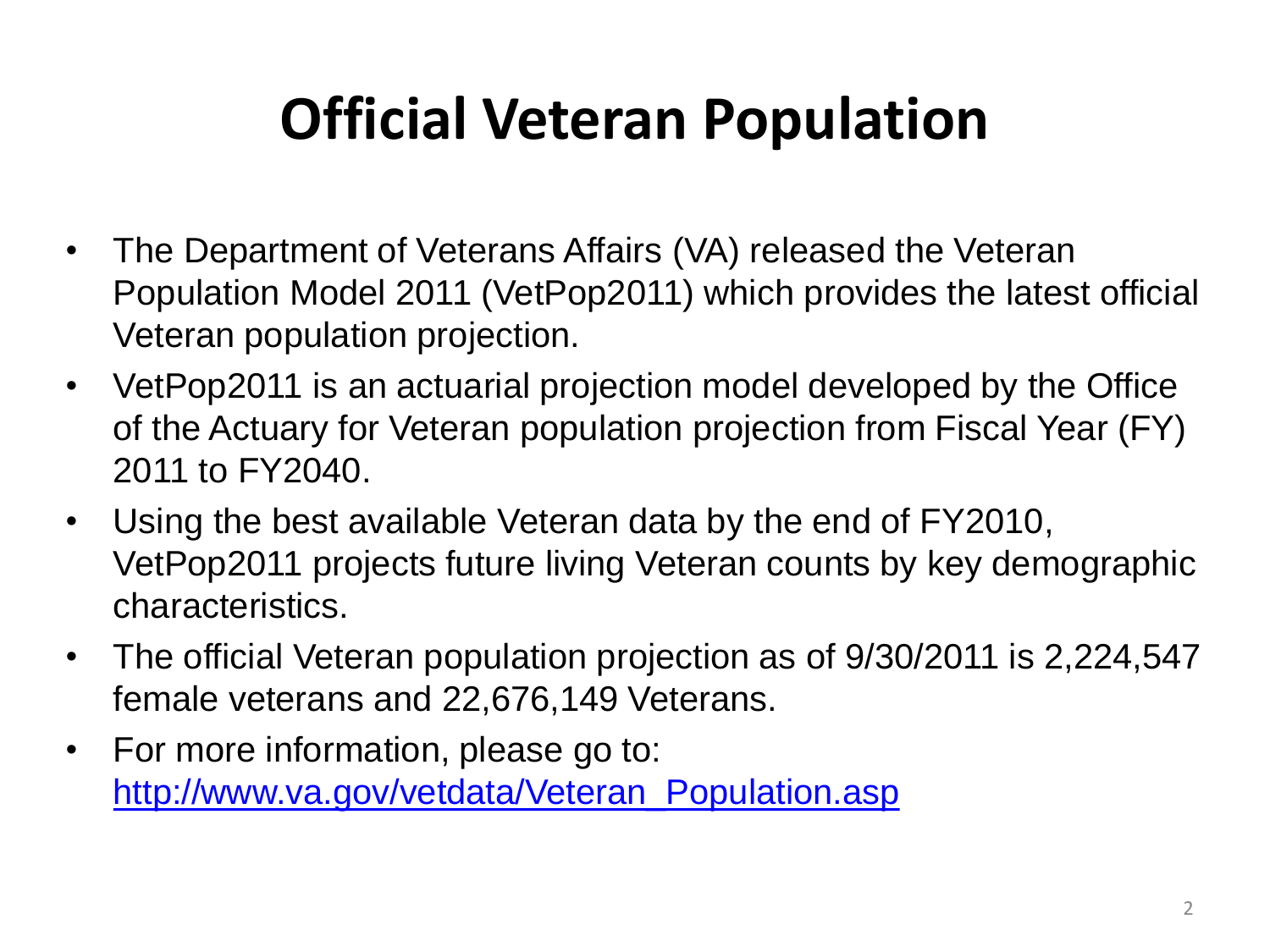## **Women Veteran Profile Data Source and Methods**

- Data for this analysis come from the 2011 American Community Survey (ACS) Public Use Microdata Sample
	- The ACS is an ongoing survey that provides annual data on the social and economic characteristics of the U.S. population.
	- The ACS uses a series of monthly samples to produce annually updated data for the same small areas (census tracts and block groups) formerly surveyed via the decennial census long-form sample.
- The universe for this analysis is the civilian population 17 years and older living in the United States and Puerto Rico
	- In ACS, the female Veteran population is 1,583,048, the female non-Veteran population is 124,185,889, and the male Veteran population is 20,013,903.
- All comparative statements have undergone statistical testing and are significant at the 90 percent confidence level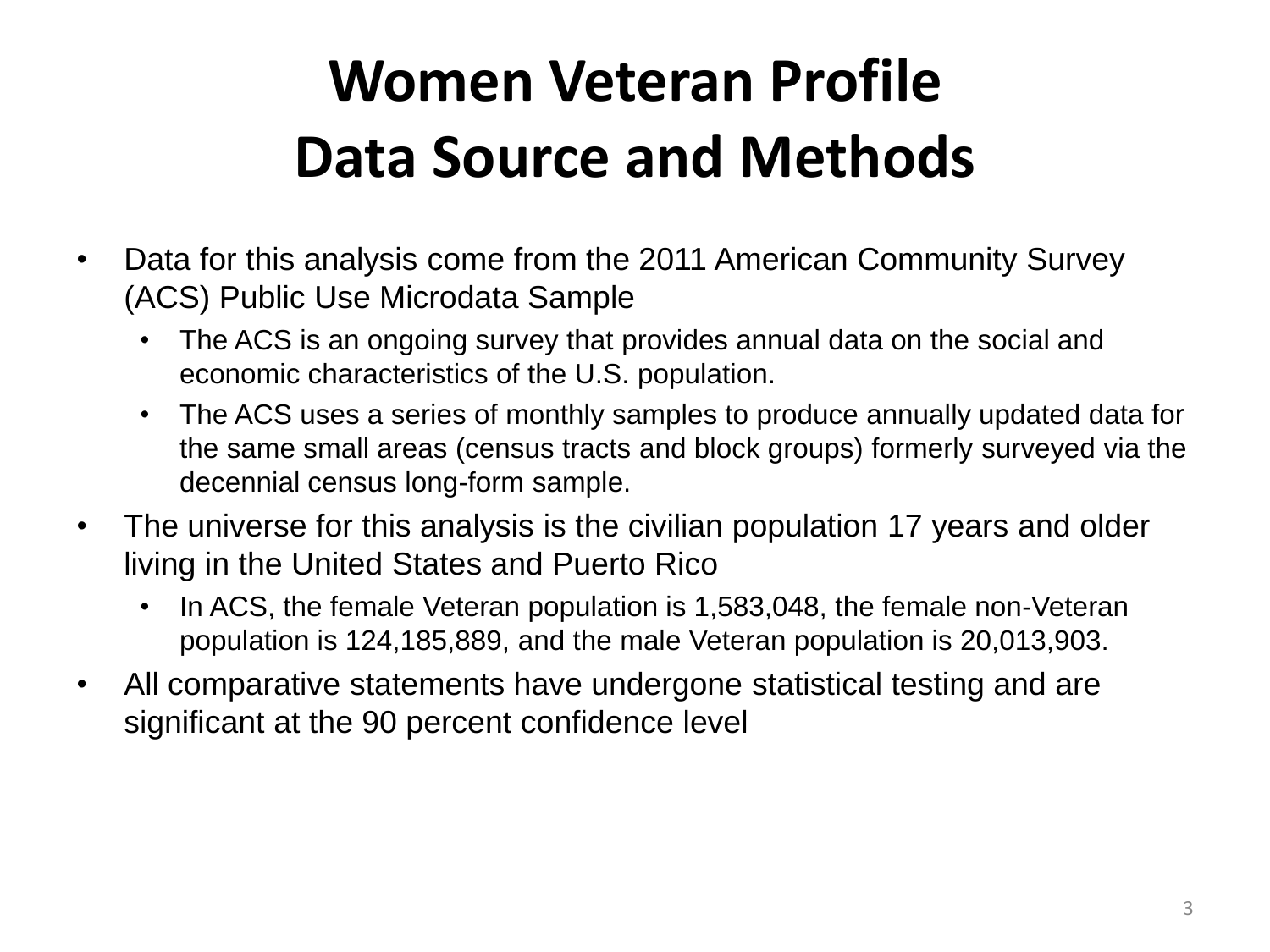#### **Percentage of Women Veterans by Period of Military Service**



Most female Veterans alive today served during the Gulf War II and during peacetime. The largest peacetime period since the advent of the All-Volunteer Force was from May 1975 to July 1990. Large proportions of female Veterans also served during the Gulf War Era.

Source: U.S. Census Bureau, American Community Survey PUMS, 2011 Prepared by the National Center for Veterans Analysis and Statistics 4

Note: Periods of military service shown here are coded with women who have multiple periods of service being placed into their most recent period of service.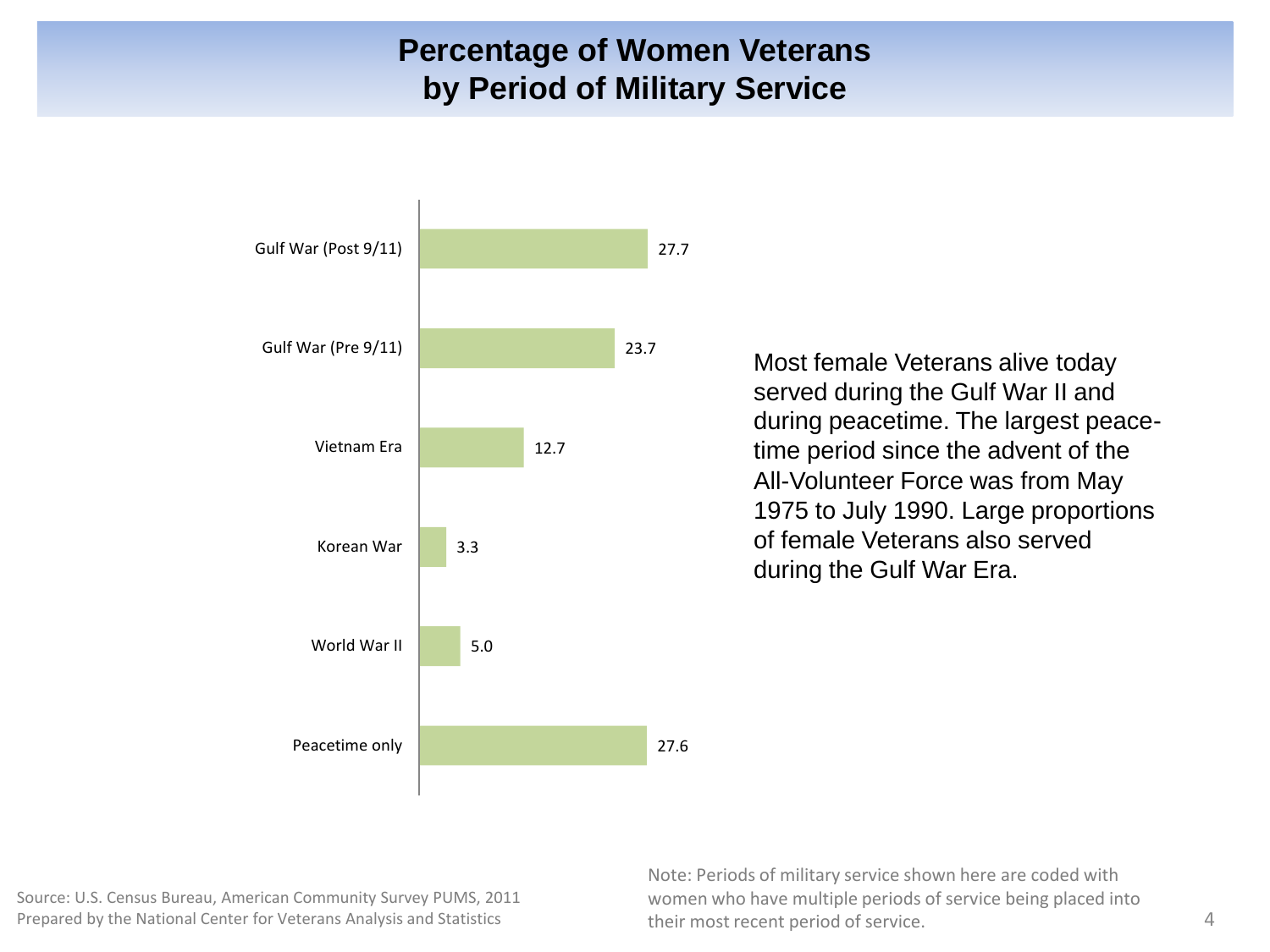#### **Percentage of Women by Age Distribution and Veteran Status**



The lowest percentage of female Veterans is in the youngest age group, 17- to 24-year-old. These are the ages when most women would still be serving in the military and would not yet have become Veterans. The median age of female Veterans is 49 and female non-Veterans is 47 in 2011.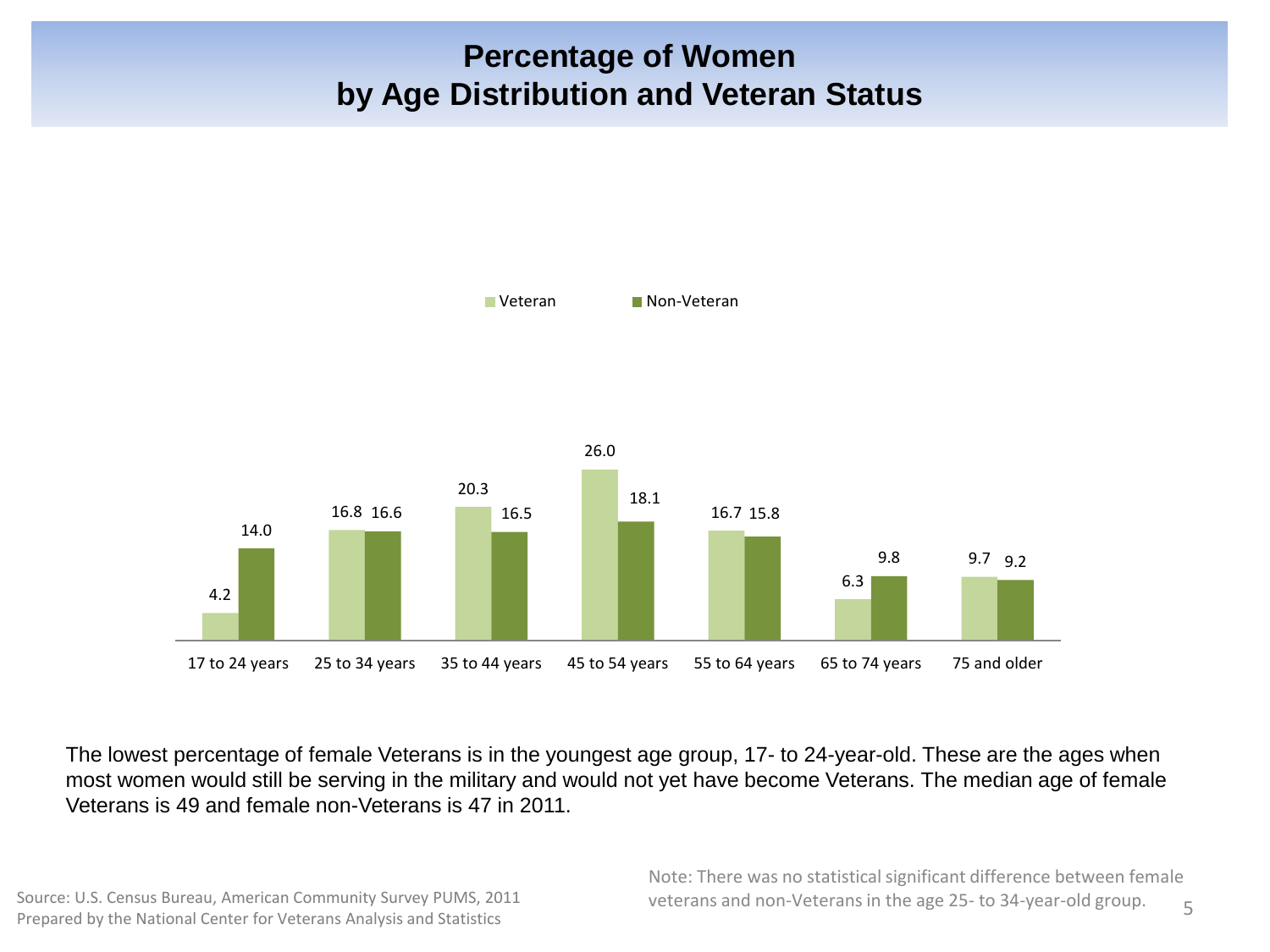### **Percentage of Married Women by Age and Veteran Status**



Female Veterans tend to get married at a younger age than non-Veteran women. About 29 percent of the 17- to 24 year-old female Veterans are married, compared with only 9 percent of the non-Veteran women of the same age.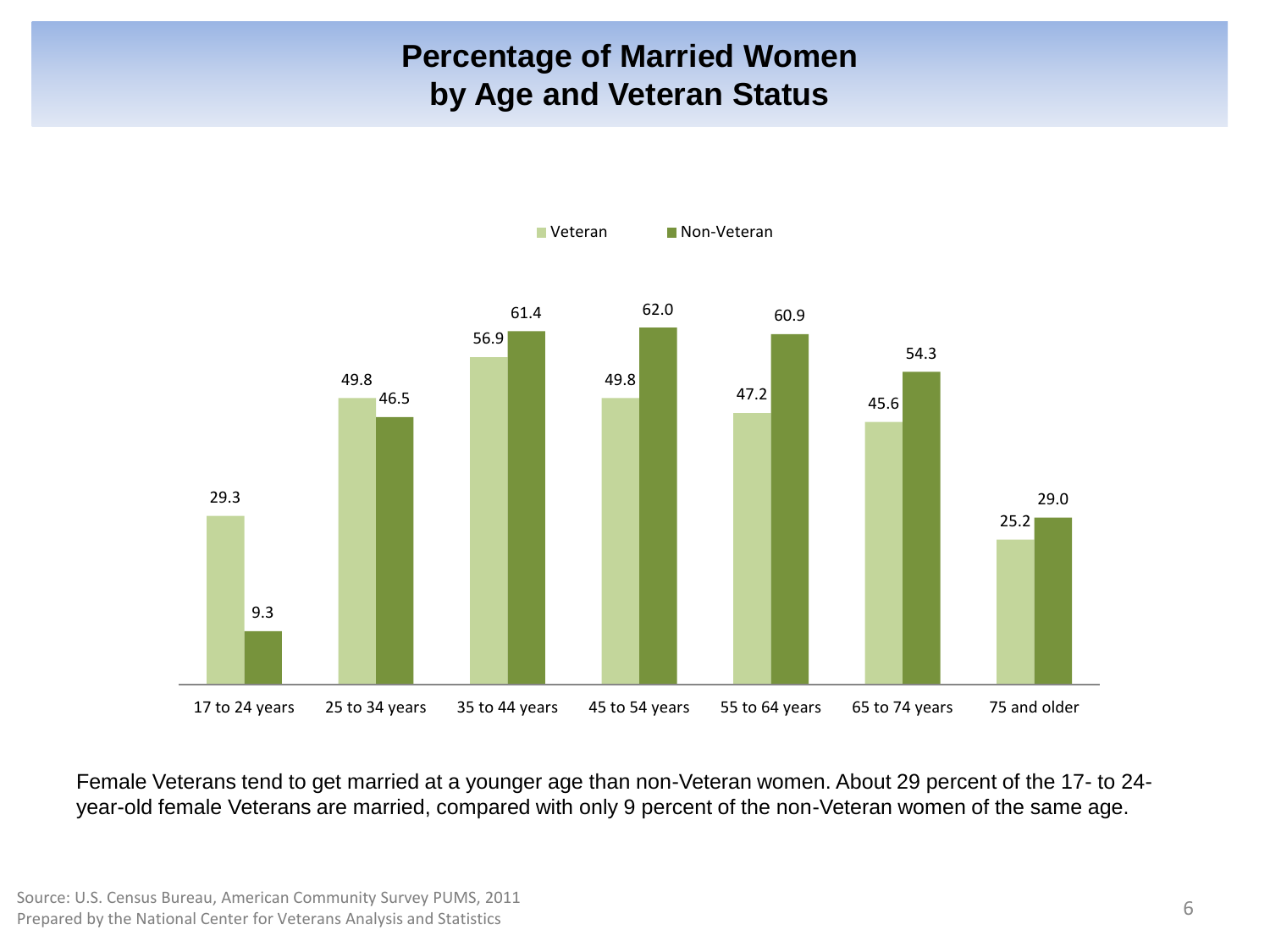### **Percentage of Divorced Women by Age and Veteran Status**



Young female Veterans are not only more likely to be married than non-Veteran women, they are also more likely to divorced. About 8 percent of the 17- to 24-year-old female Veterans are divorced, compared with 1 percent of similar non-Veteran female. In general, women Veterans are more likely to be divorced than non-Veteran women. About 23 percent of all female Veterans are currently divorced compared with 13 percent of non-Veteran women. Some married women may have been divorced previously.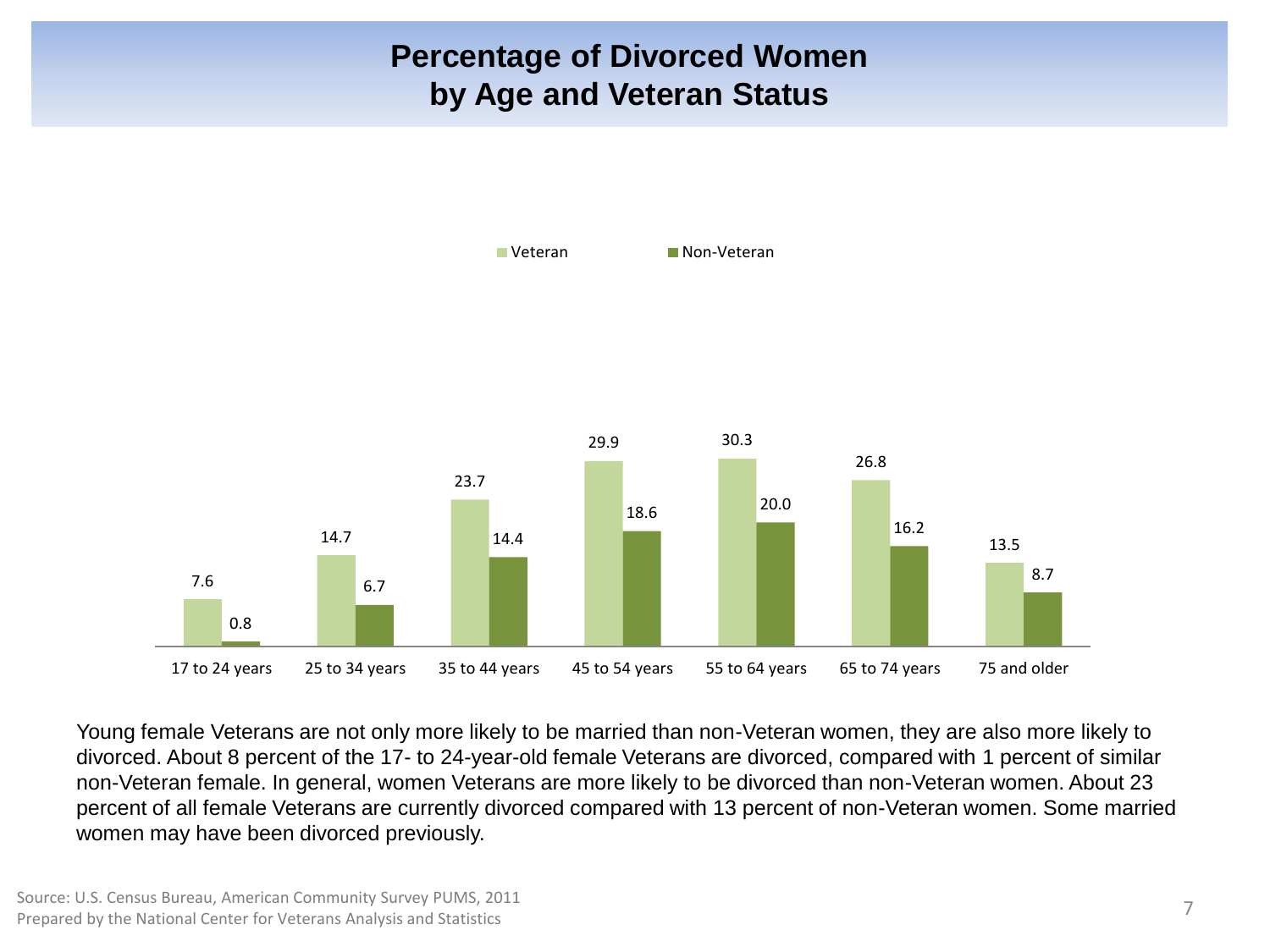### **Percentage of Working-Age Women with Children Under 18 Years Old by Age and Veteran Status**



The percentage of working-age women with children under 18 years old increases until the age of 44 and then it decreases. Female Veterans appear to have more children under 18 years old than non-Veteran women through the age of 34.

Source: U.S. Census Bureau, American Community Survey PUMS, 2011 Prepared by the National Center for Veterans Analysis and Statistics

Note: There was no statistical significant difference between female veterans and non-Veterans in the age 55- to 64-year-old group.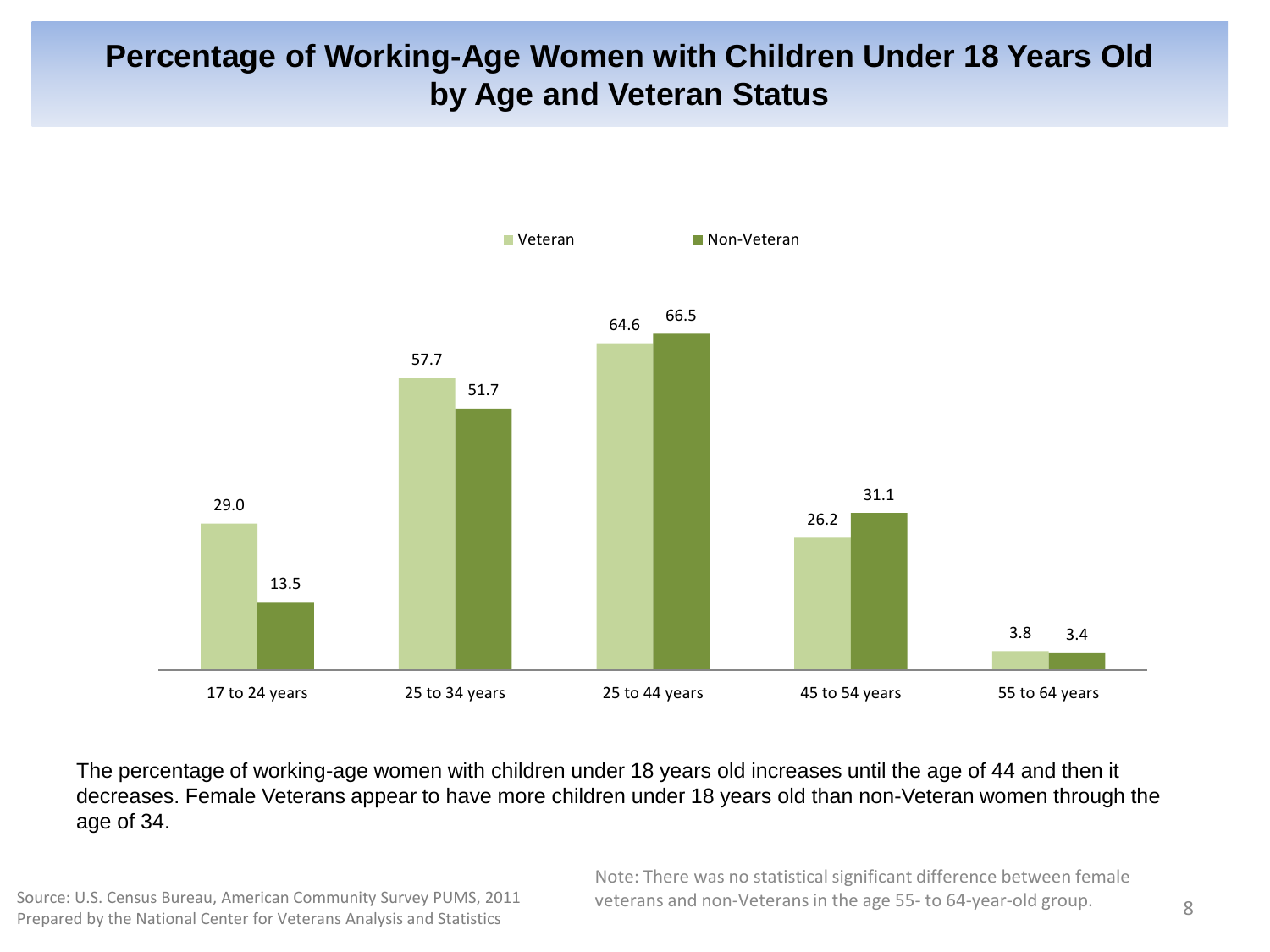#### **Percentage of Women with a Bachelor's Degree or Higher by Age and Veteran Status**



About 5 percent of 17- to 24-year-old and 29 percent of 25- to 34-year-old female Veterans had completed a Bachelor's degree or higher, compared with 10 percent and 36 percent, respectively, of non-Veteran women of the same ages. A higher percentage of female Veterans ages 35 and older had completed a Bachelor's or advanced degree compared with similar non-Veteran women.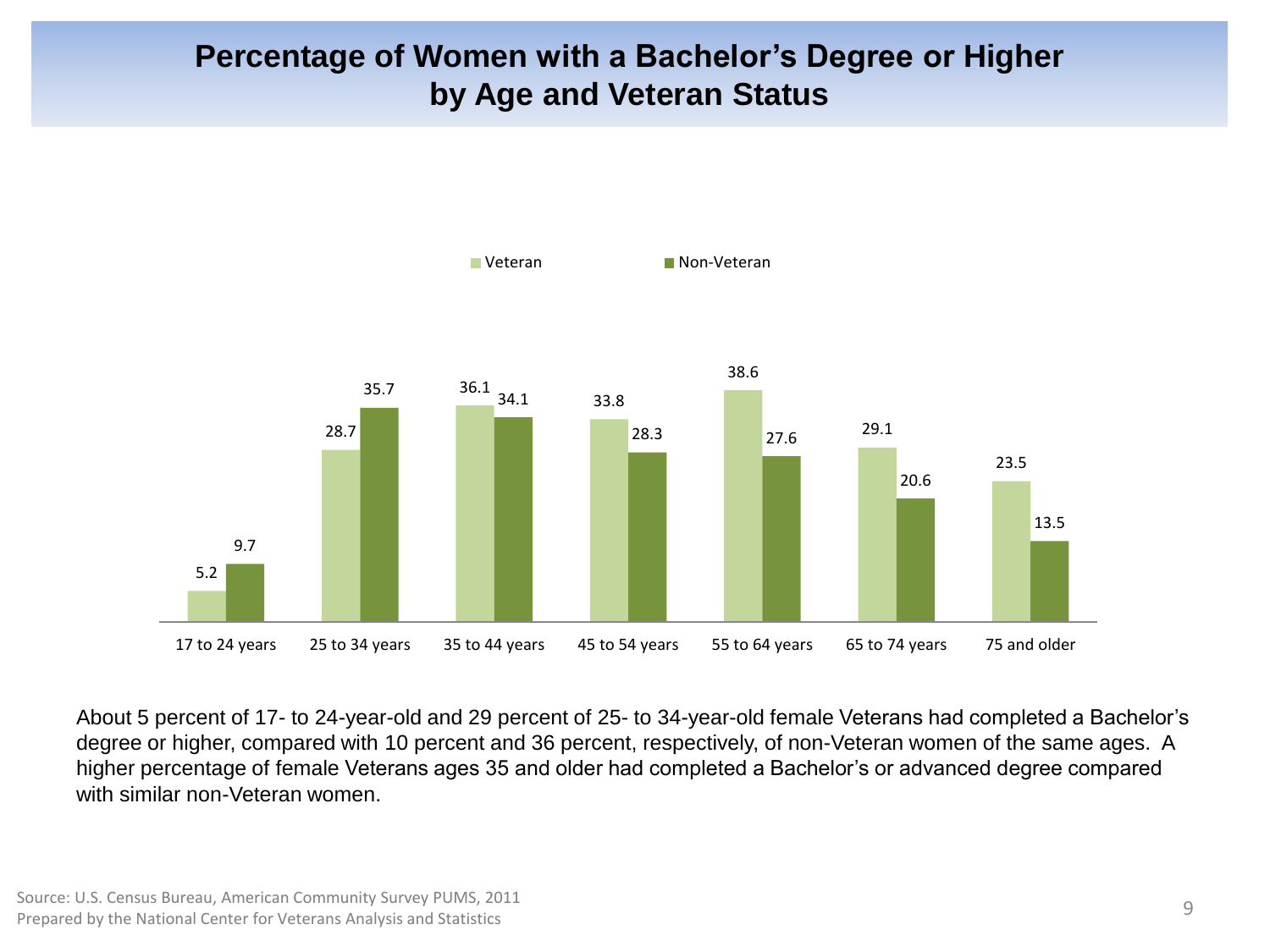### **Percentage of Women in Poverty by Age and Veteran Status**



Overall, female Veterans are less likely than non-Veteran women to be living in poverty. About 10 percent of all female Veterans and 16 percent of all non-Veteran women are in poverty. Poverty rates are highest for the youngest women.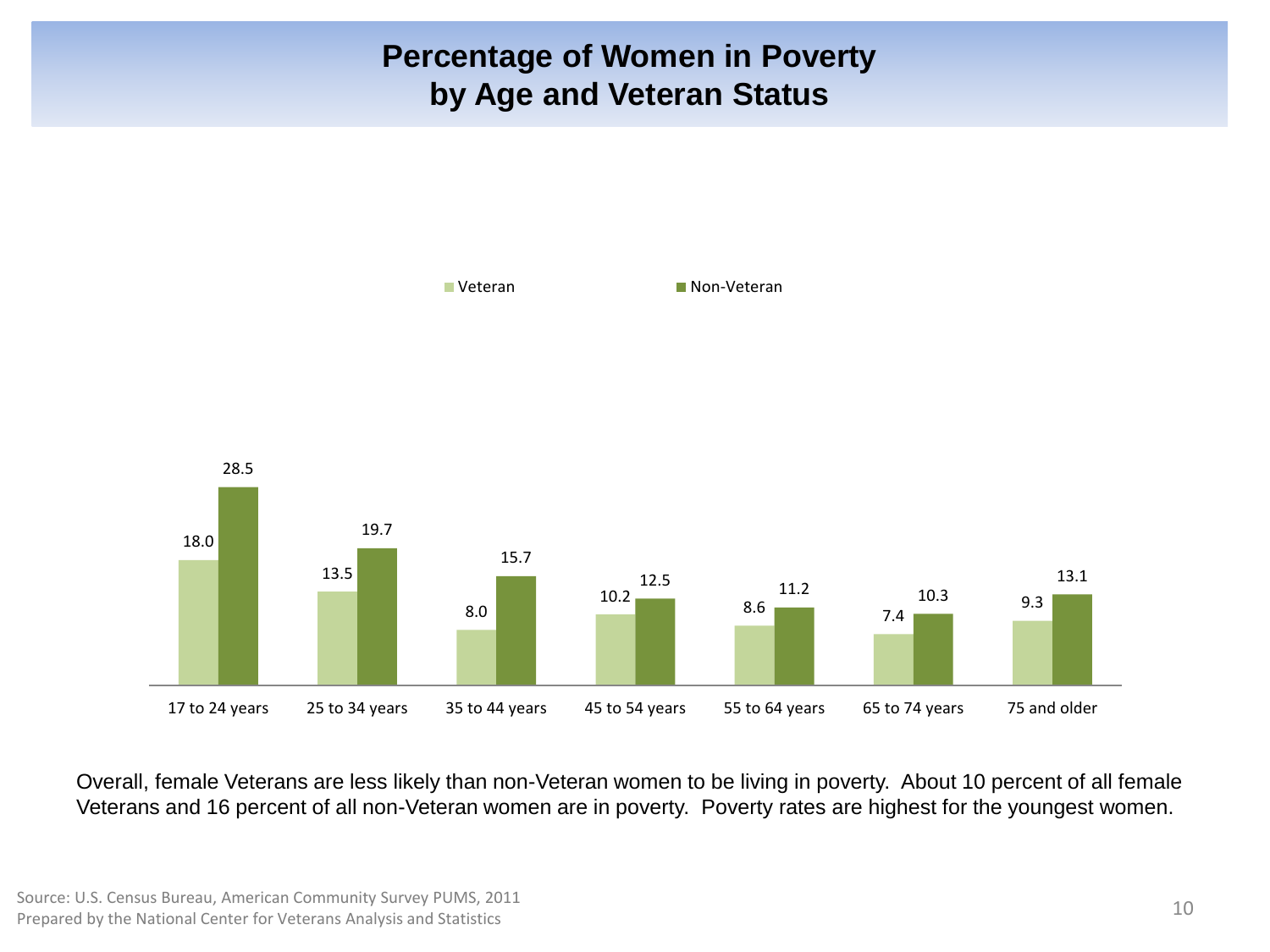### **Percentage of Women in Poverty by Level Distributions**



#### A lower percentage of female Veterans live below 100 percent of poverty compared with non-Veterans. About 90 percent of female Veterans don't live in poverty.

Notes: (1) Rates do not add up to 100 percent because institutionalized people, people in college dormitories, people in military group quarters and people under 15 years old were excluded. (2) There was no statistical significant difference between female Veterans and non-Veterans in the 200- to 299 percent poverty level.

Source: U.S. Census Bureau, American Community Survey PUMS, 2011 Prepared by the National Center for Veterans Analysis and Statistics Preterally and non-veterally in the 200-10 299 percent poverty level.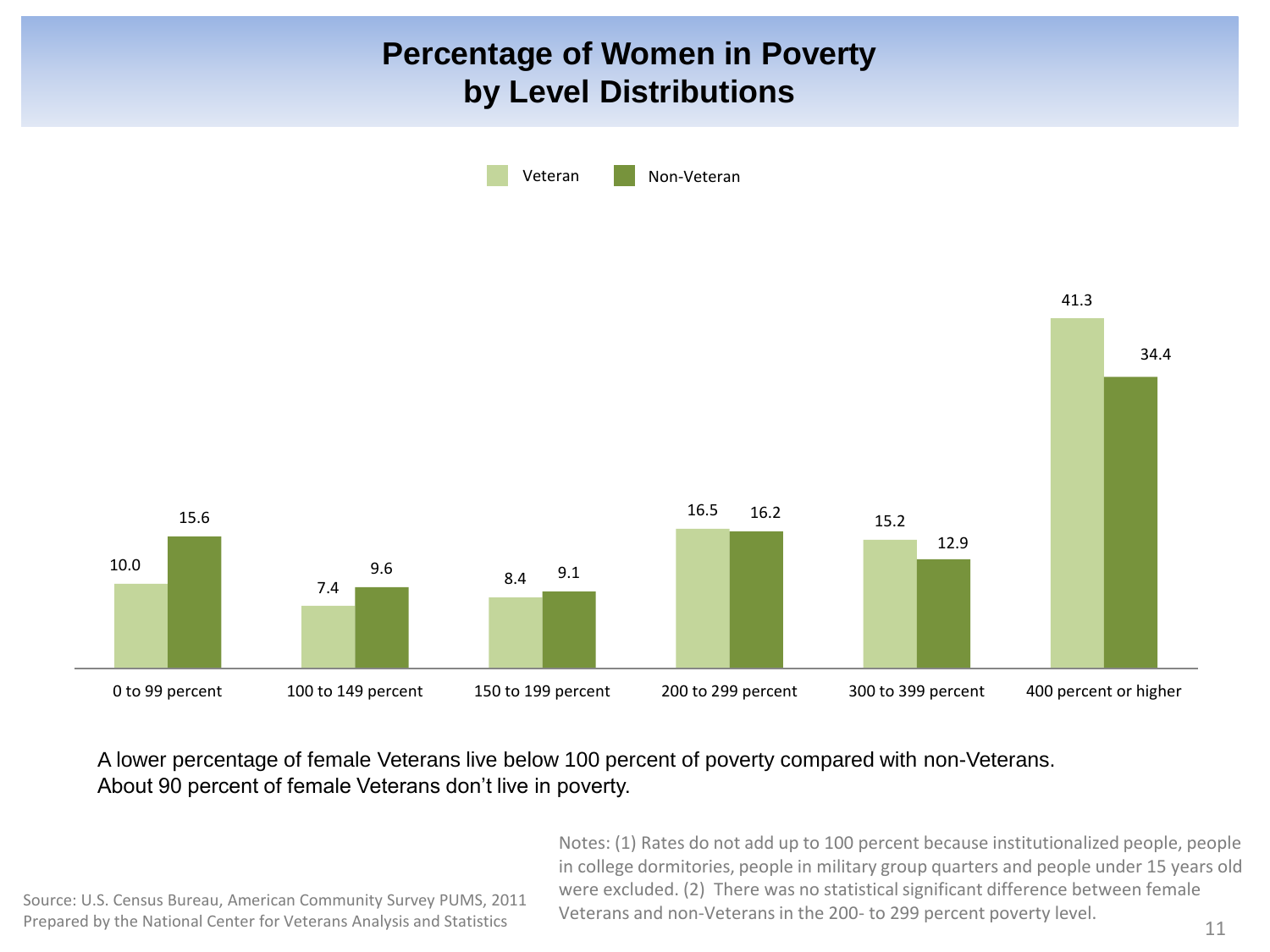### **Percentage of Women with Median Household Income by Age and Veteran Status**



The median household income for all female Veterans living in households is \$60,300, compared with \$54,500 for non-Veteran women. Median household incomes is highest for women between 35- and 44-year-old for Veterans and between 45- and 54-year old for non-Veterans.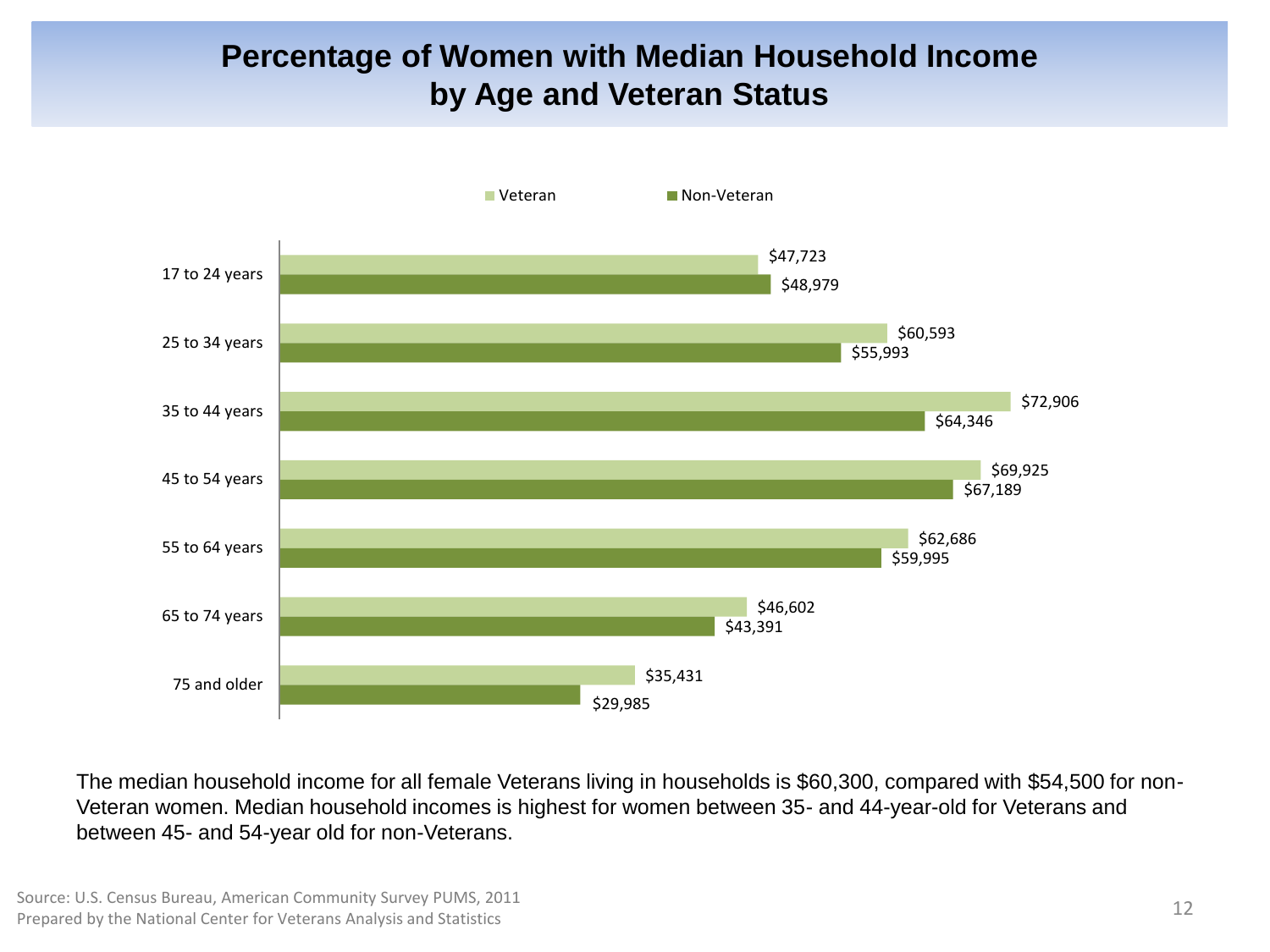### **Percentage of Uninsured Women by Age and Veteran Status**



Overall, 7 percent of female Veterans are uninsured, compared with 15 percent of non-Veteran women. The uninsured rates for women varied by age. Women Veterans under the age of 24 have the highest uninsured rates, at about 17 percent and non-Veteran women between the age 25 to 34 years old have the highest uninsured rate. The uninsured rates for female Veterans are significantly lower than the rates for non-Veterans in all age groups.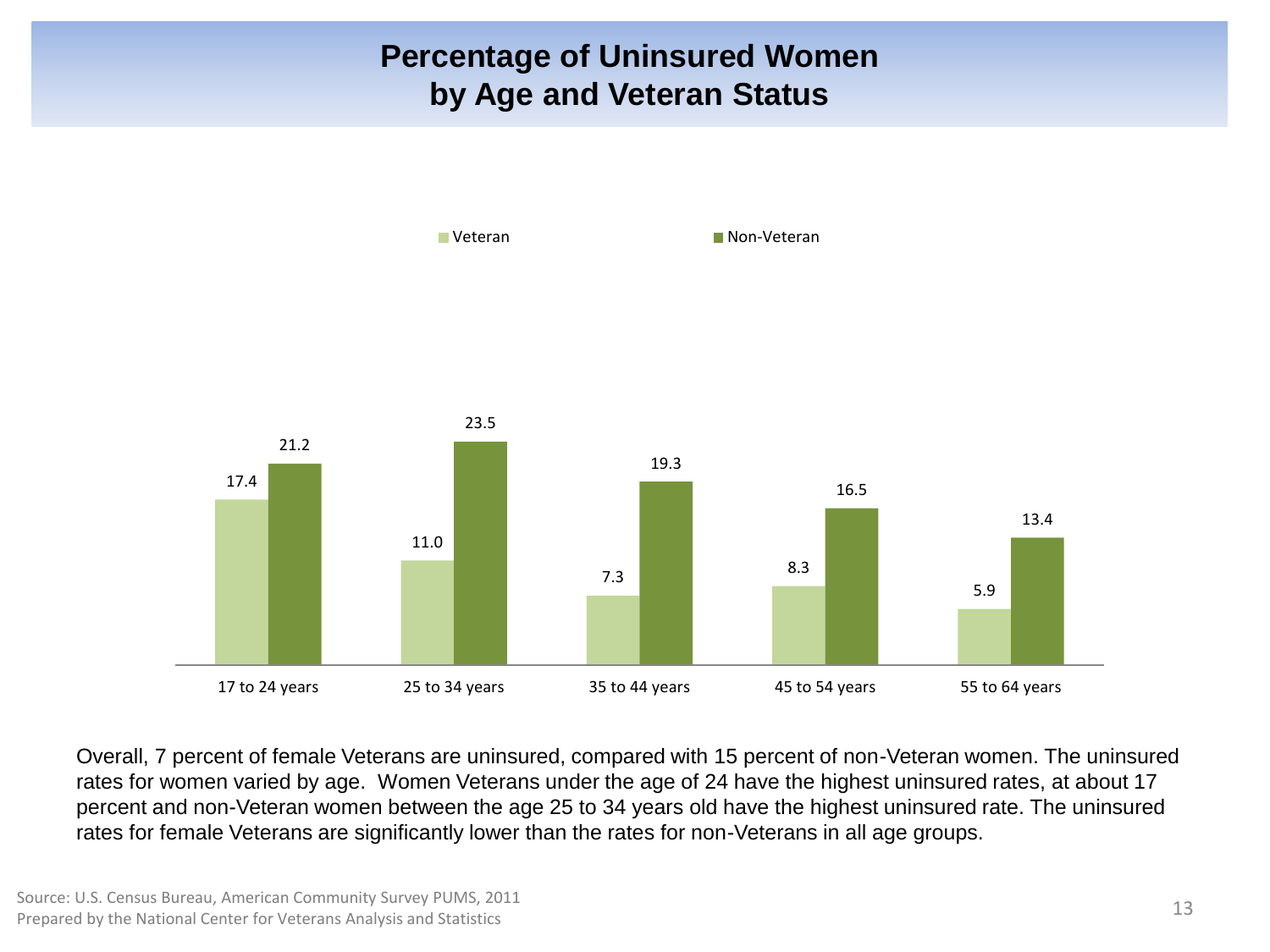#### **Percentage of Women with Health Insurance Coverage by Plan and Veteran Status**



Female Veterans have a higher percentage of a combination of public and private plans. Non-Veteran women, on the other hand, have a higher percentage of either private or public plans.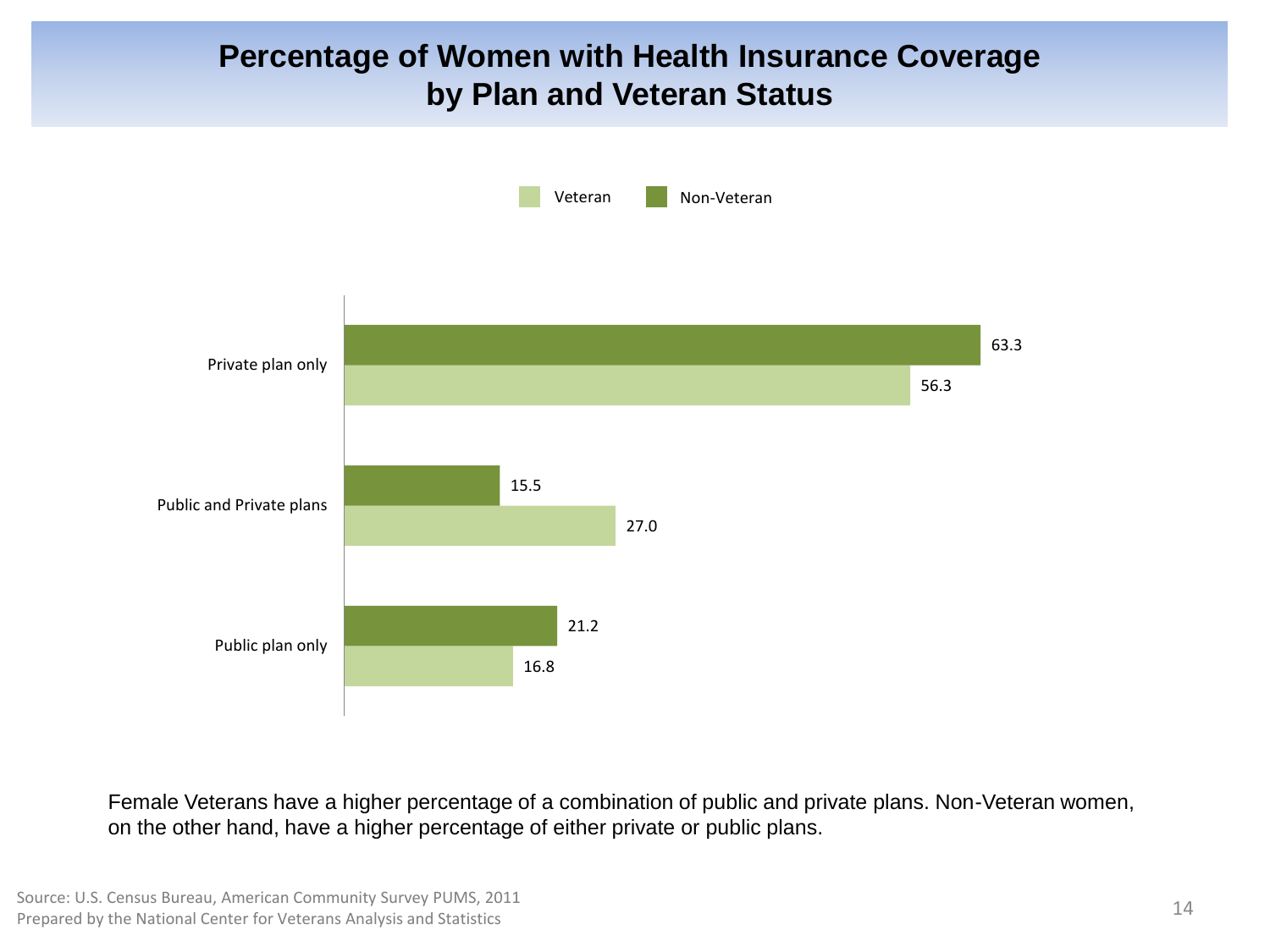#### **Percentage of Employed Women by Occupation and Class of Worker**

**Percentage of Employed Women by Occupation** 

**Percentage of Employed Women by Class of Worker** 



The percentage of female Veterans working in management and professional occupations is about 8 percent higher than that of non-Veteran women. A lower percentage of female Veterans work in service occupations, such as food service, janitorial, and child care, than female non-Veterans. About 38 percent of female Veterans work for local, state, or Federal government, compared to 18 percent of non-Veteran women.

> Notes:(1) "All Other" includes Farming, fishing, and forestry; Construction, extraction, maintenance, and repair. (2) There was no statistical significant difference between female Veterans and non-Veterans by production and transportation. 15

Source: U.S. Census Bureau, American Community Survey PUMS, 2011 Prepared by the National Center for Veterans Analysis and Statistics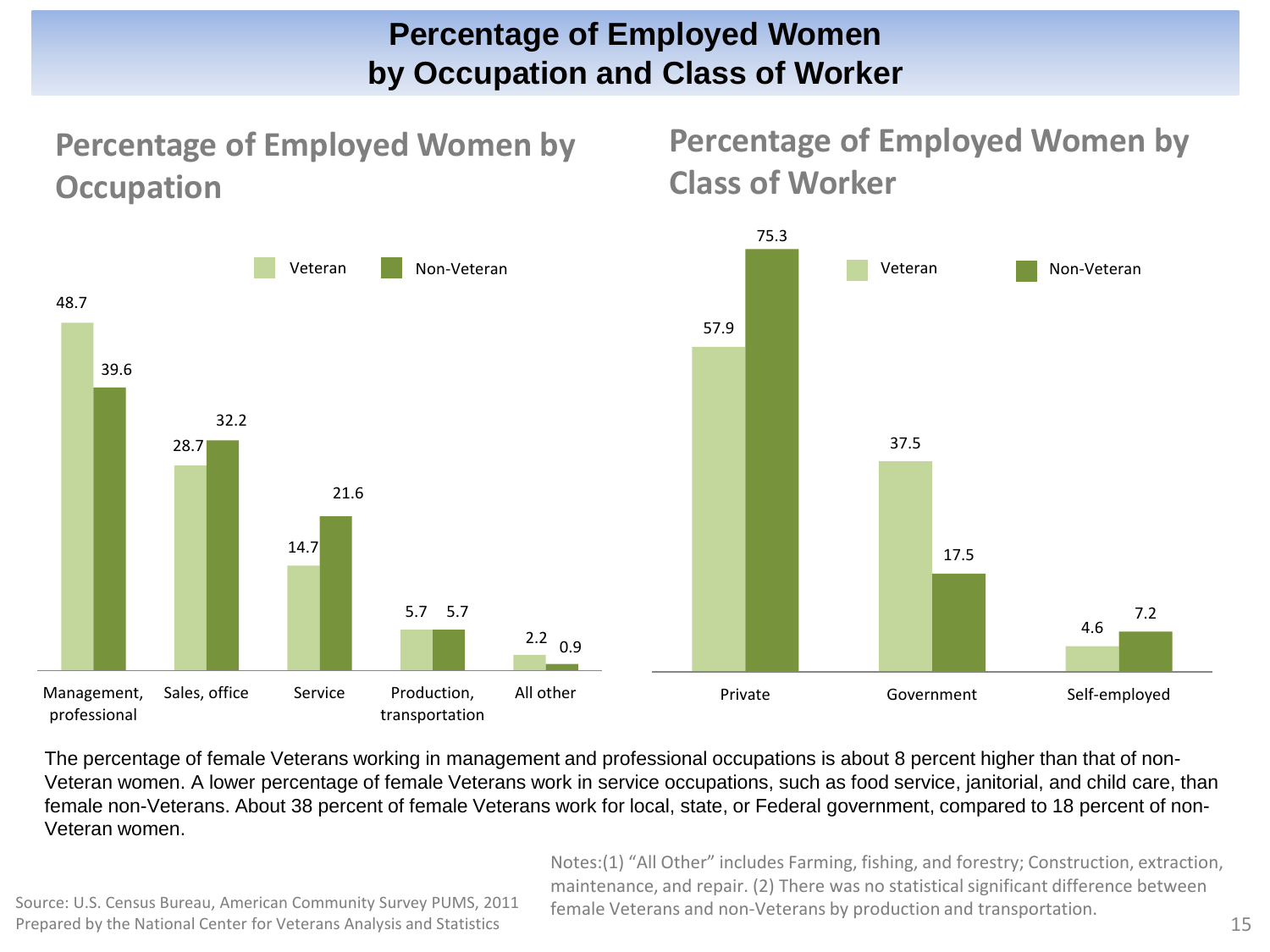#### **Percentage of Veterans by Race and Ethnicity Distribution**



Male Veterans are more likely to be White not Hispanic than male non-Veterans. Both male and female Veterans are less likely to be Hispanic than non-Veterans.

Source: U.S. Census Bureau, American Community Survey PUMS, 2011 Prepared by the National Center for Veterans Analysis and Statistics

Note: "Nonwhite" includes Black, American Indian/Alaska Native, Native Hawaiian and Other Pacific Islander, some other race, and two or more races.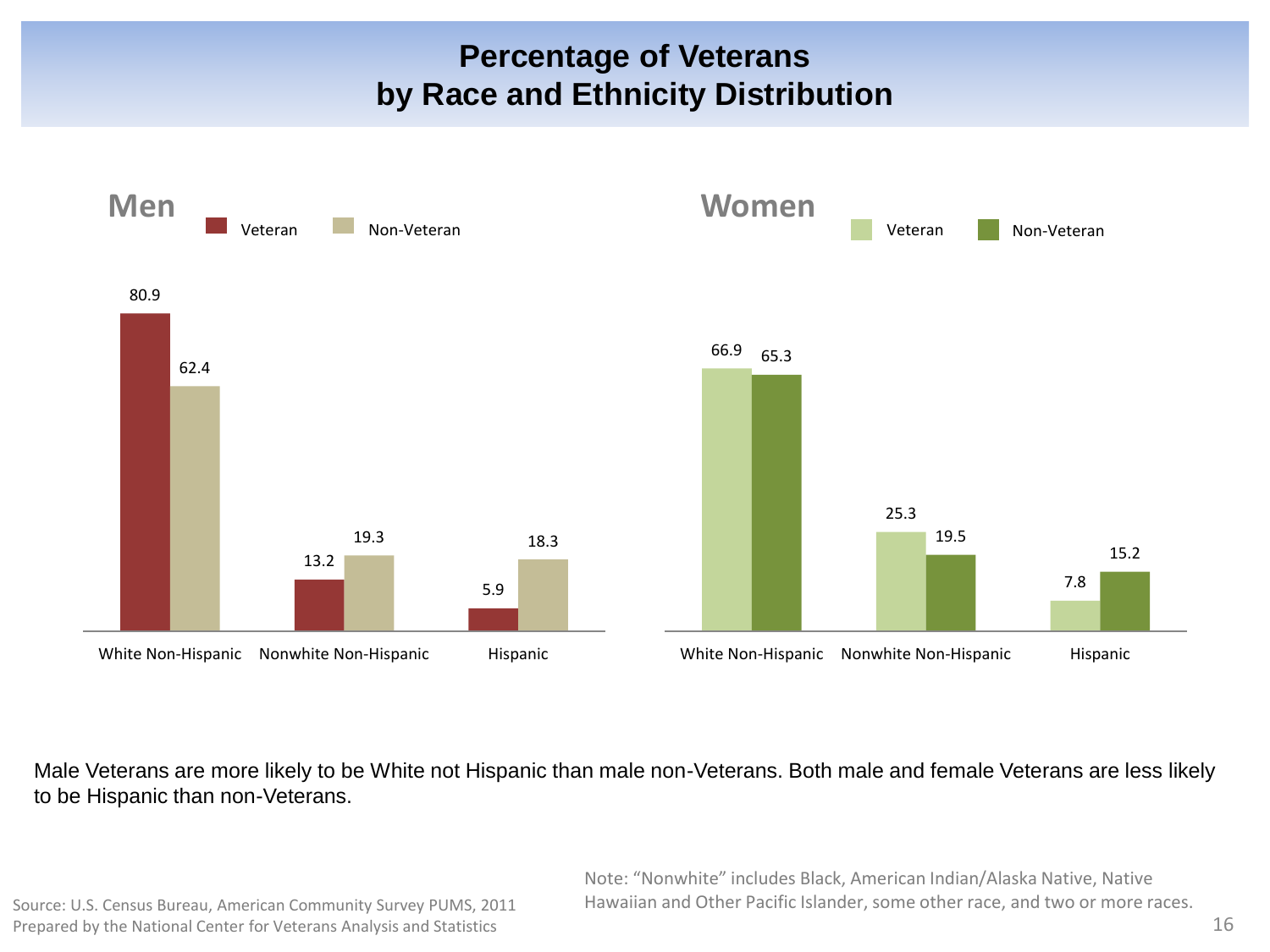### **Percentage of Veterans by Marital Status Distribution**



Male Veterans are more likely to be married and less likely to have never married compared with non-Veteran men. Both male and female Veterans are more likely to be divorced than non-Veterans.

Source: U.S. Census Bureau, American Community Survey PUMS, 2011 Prepared by the National Center for Veterans Analysis and Statistics

Note: There was no statistical significant difference between female Veterans and non-Veterans by married status.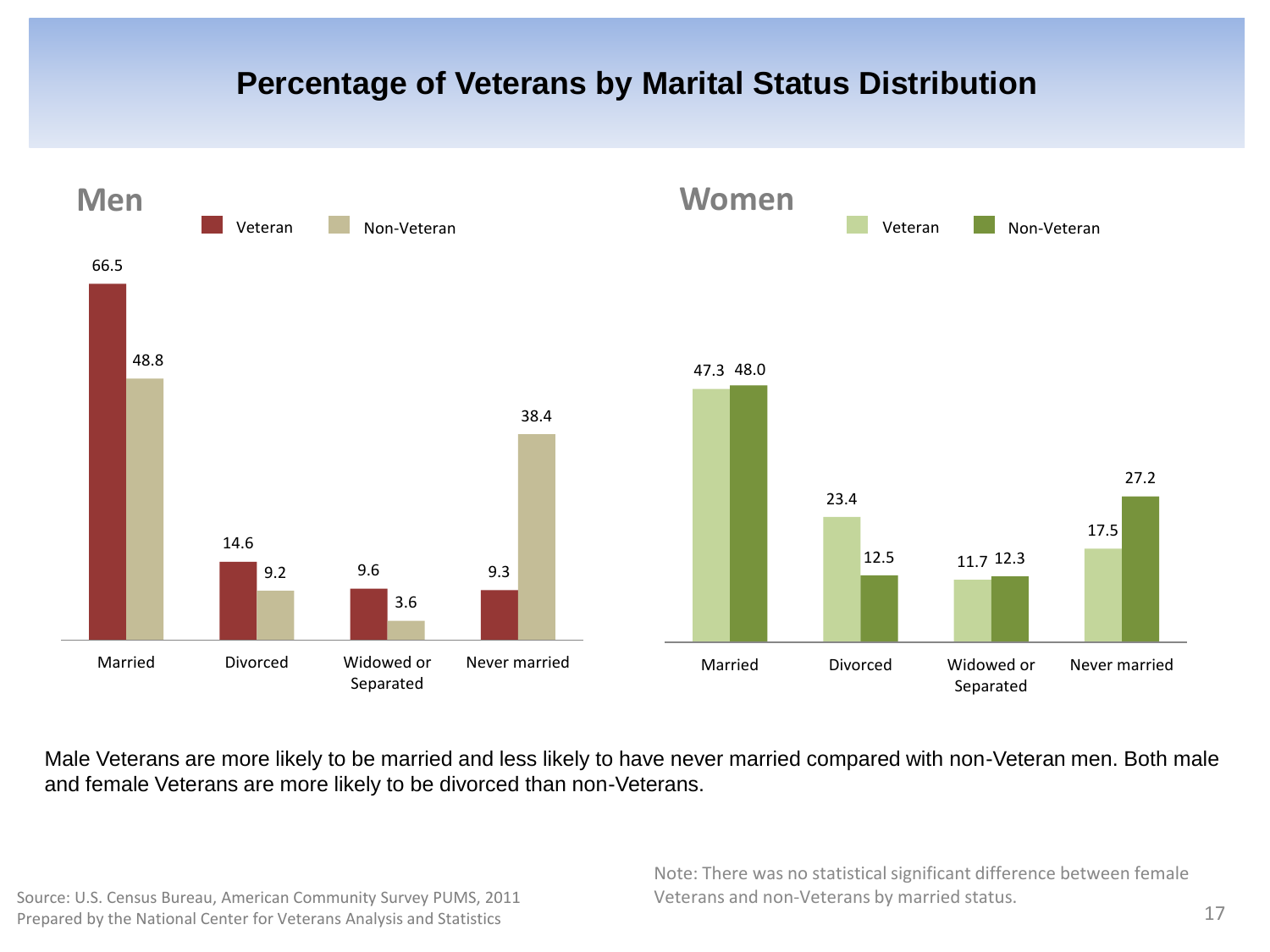#### **Percentage of Veterans by Health Insurance Coverage Distribution**



Both male and female Veterans are more likely to have a combination of public and private health insurance coverage compared with non-Veterans. Male and female Veterans had lower uninsured rates than non-Veterans.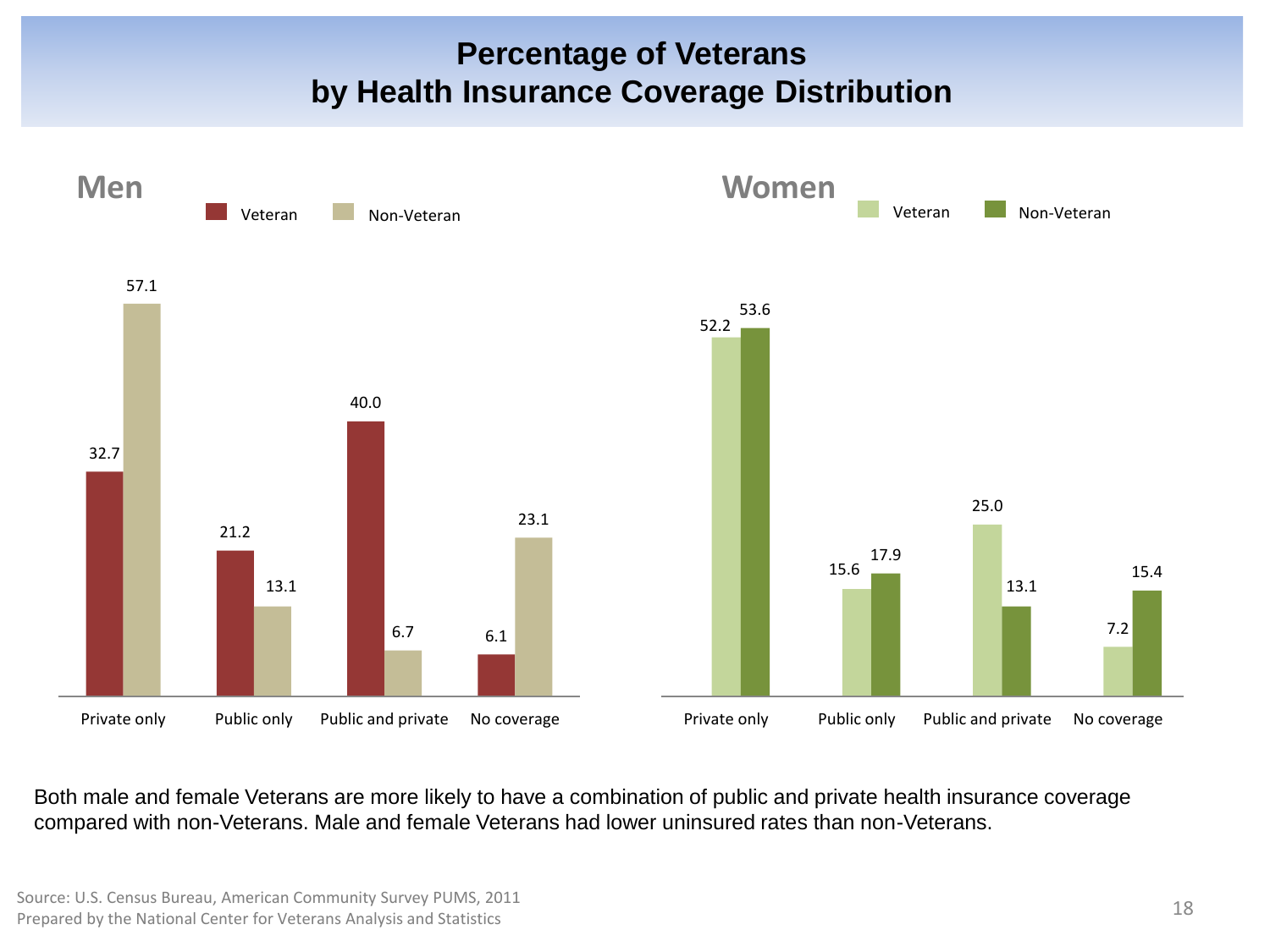#### **Median Earnings of Year-Round Full-Time Workers by Sex and Veteran Status**

#### **Median Personal Income by Sex and Veteran Status**



**"Earnings" refer to salary, wages, and self employment income. "Year-round full-time(YRFT) refers to employment of 50 or more weeks per year and 35 or more hours per week. Median earnings are calculated for the YRFT employed population with earnings greater than zero.** 

**"Income" refers to the total of earnings and other sources of income such as pension, Supplement Security Income, public assistance, etc. Median Income is calculated for the total population with personal income greater than zero.** 

Both male and female Veterans who work year-round and full time have higher median earnings than non-Veterans. Veterans of both sexes also had higher personal incomes than non-Veterans.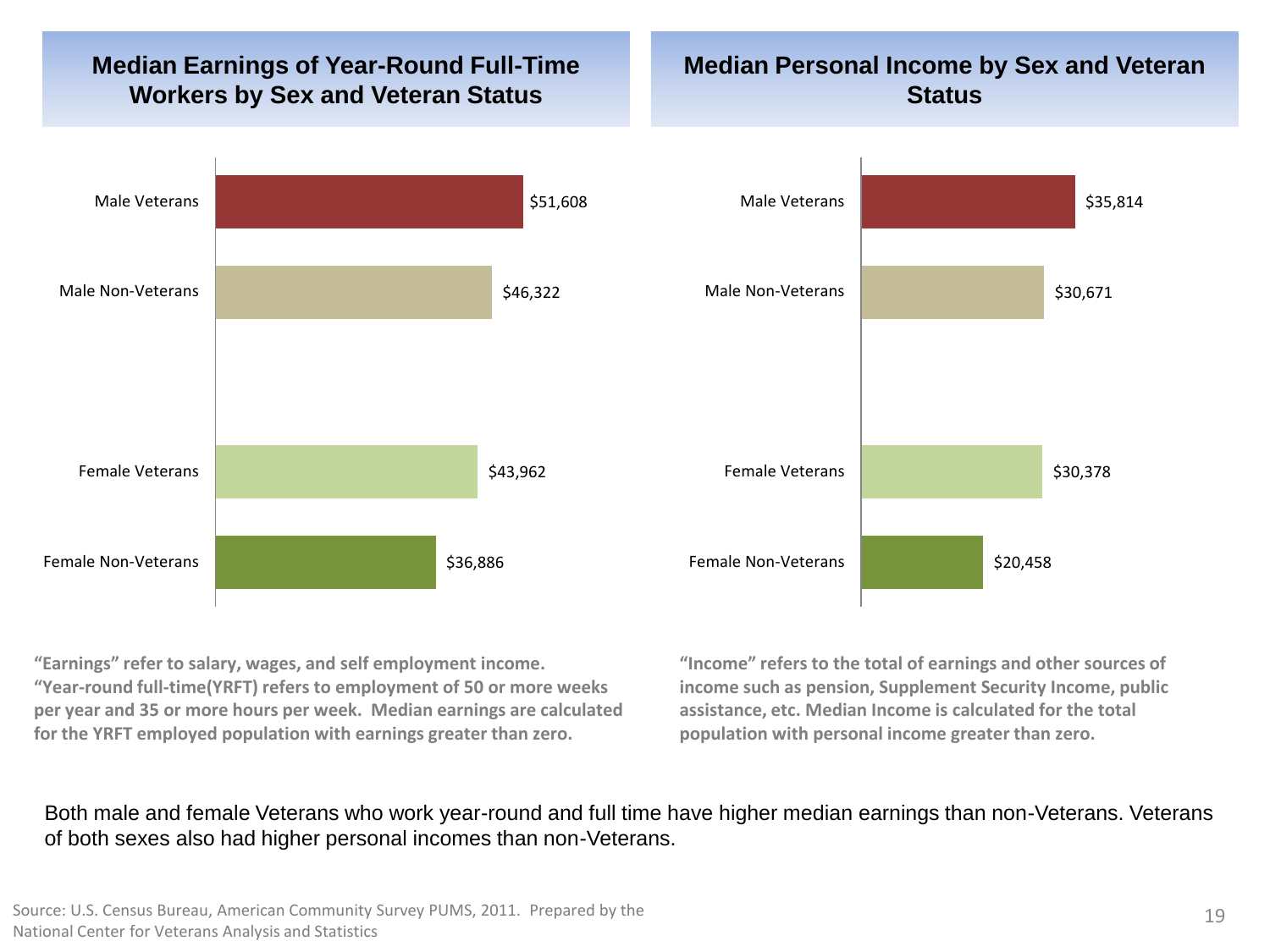#### **Percentage of Veterans by Distribution of Education Attainment**

#### **Percentage of Veterans Enrolled in College by Age**



**"Educational Attainment" refers to the highest level of education an individual has completed.** 

**"Advanced Degree" refers to Master's, PhD, JD, MD, or other professional degree.**



**"Enrolled in College" includes enrollment in graduate years (freshman to senior) or enrollment in graduate or professional school (beyond a Bachelor's degree).**

A higher percentage of female Veterans have completed some college, a Bachelor's degree, or an advanced degree, compared with male Veterans. A higher percentage of female Veterans than male Veterans in all age groups are enrolled in college.

Source: U.S. Census Bureau, American Community Survey PUMS, 2011 Prepared by the National Center for Veterans Analysis and Statistics

Note: The percentage of 17- to 24-year-old and 25- to 34-year-old female Veterans enrolled in college were not statistically different.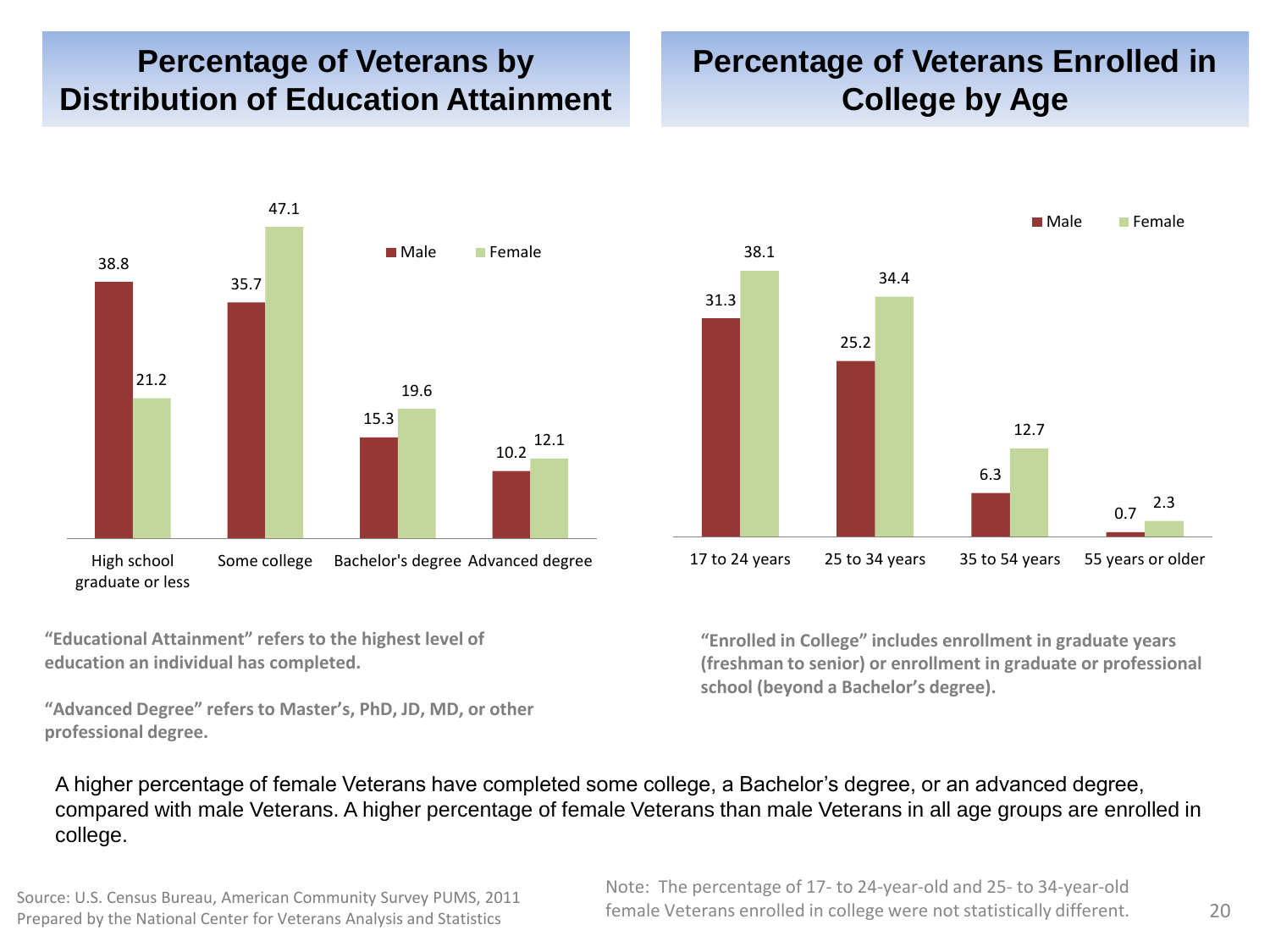### **Percentage of Veterans by Selected Characteristics of Veterans**



A higher percentage of female Veterans than male Veterans have a service-connected disability rating in 2011. Furthermore, a higher percentage of male Veterans use VA health care but a higher percentage of female Veterans use VA health care only.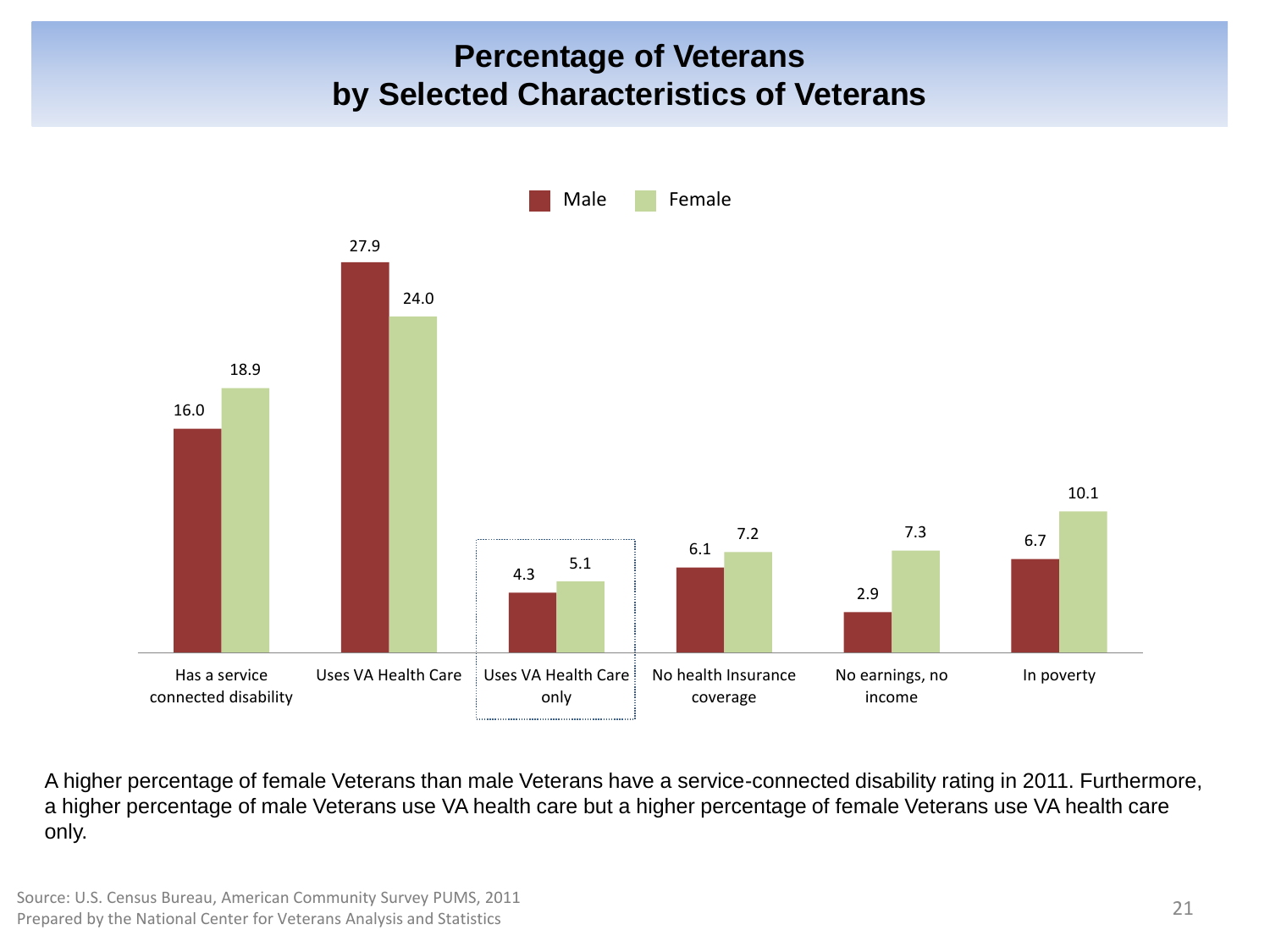### **Percentage of Employed Veterans by Occupation**



#### A higher percentage of female Veterans than male Veterans work in management and professional and sales and office occupations in 2011. Nineteen percent of male Veterans work in production and transportation occupations.

Source: U.S. Census Bureau, American Community Survey PUMS, 2011 Prepared by the National Center for Veterans Analysis and Statistics

Notes: (1) "All other" includes farming, fishing, and forestry; construction, extraction, maintenance, and repair. (2) There was no statistical significant difference between male and female Veterans by service.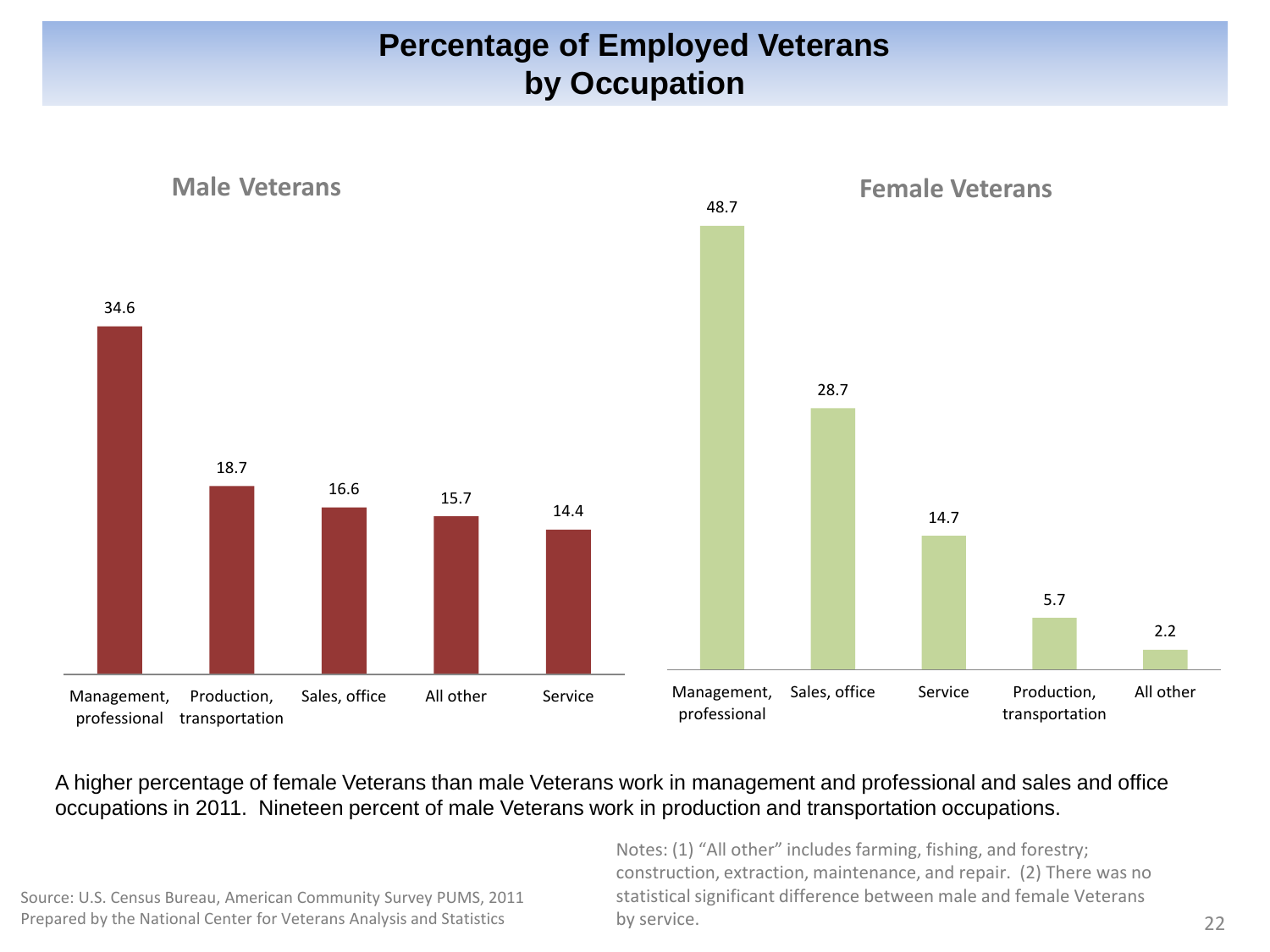### **Summary of Comparisons: Veteran and Non-Veteran**

- A lower percentage of female Veterans are in the youngest age group, 17- to 24 year-old than female non-Veterans. These are the ages when most women would still be serving in the military and would not yet have become Veterans.
- The median age of female Veterans is 49 and female non-Veterans is 47.
- Compared to female non-Veterans, female Veterans are
	- More likely to be Nonwhite non-Hispanic,
	- More likely to be divorced,
	- Less likely to be uninsured,
	- Less likely to live below poverty, and
	- Have higher personal incomes.
- Compared to female non-Veterans, employed female Veterans are
	- More likely to be in management and professional occupations,
	- Less likely to be in service occupations, and
	- More likely to work in local, state, or Federal government.
- Female Veterans who work year-round and full-time earn about \$6,000 more than similar non-Veterans.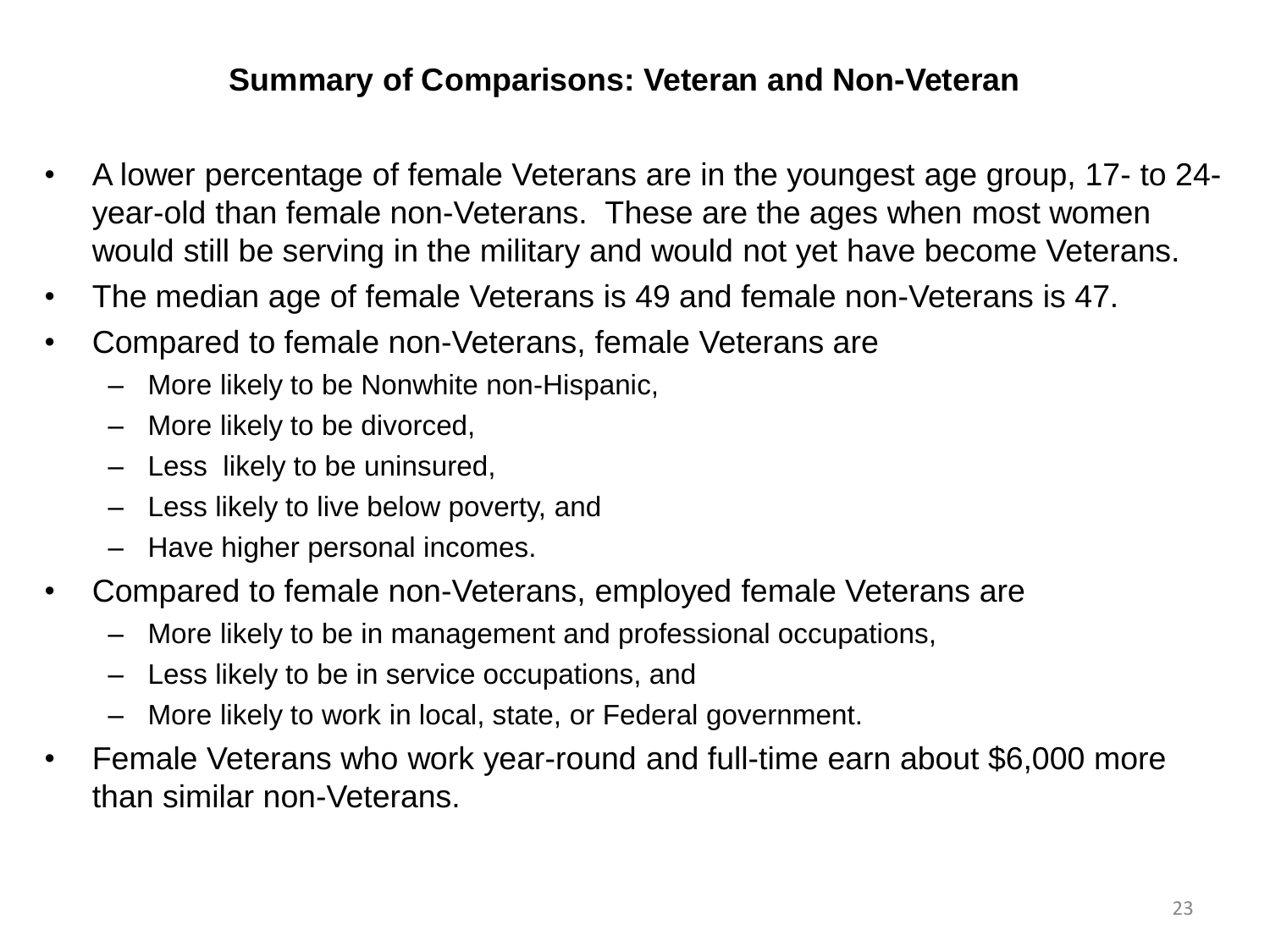## **Summary of Comparisons: Female and Male Veterans**

- The largest living cohort of female Veterans served during Gulf War II (September 2001 or later) and peacetime periods.
	- The largest living cohort of male Veterans served during the Vietnam Era (August 1964 to April 1975).
- Compared with male Veterans, female Veterans are
	- More likely to have completed some college, a Bachelor's degree, or an advanced degree, and enrolled in college,
	- More likely to have a service-connected disability rating,
	- Less likely to use VA health care at all but more likely to use **only** VA health care,
	- Less likely to be insured, and
	- More likely to have no earnings or income, and live in poverty.
- Employed female Veterans are more likely to work in management and professional occupations and sales and office occupations than employed male Veterans.
- Some differences between male and female Veterans may be attributable to age since male Veterans are on average significantly older than female Veterans.
	- The median age of male Veterans was 64 years, and
	- The median age of female Veterans was 49 years.